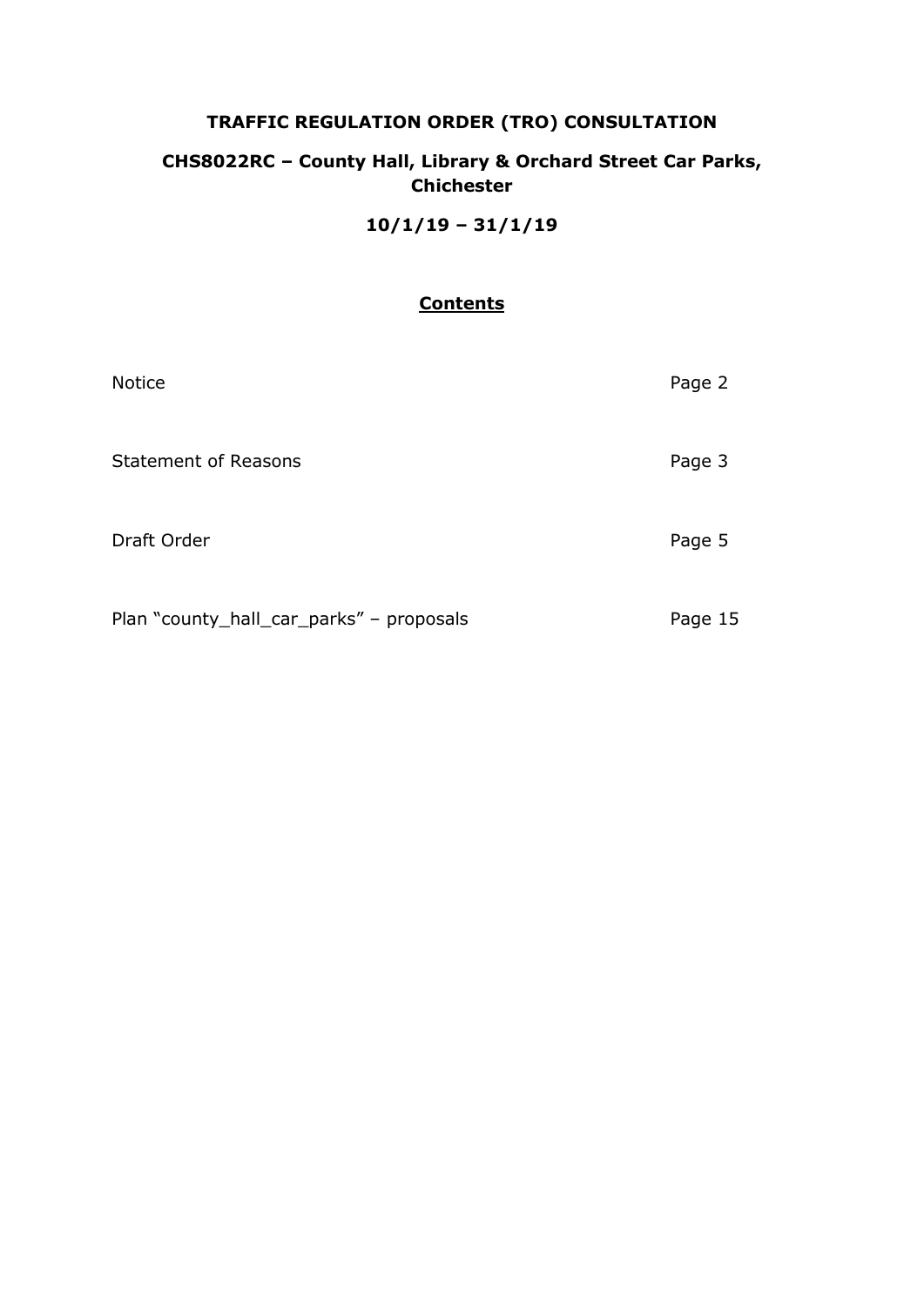#### **WEST SUSSEX COUNTY COUNCIL (CHICHESTER: COUNTY HALL, LIBRARY & THE RECORD OFFICE CAR PARKS) (OFF-STREET PARKING PLACES) ORDER 2019**

**NOTICE** is hereby given that West Sussex County Council propose to make a permanent Order under the provisions of the Road Traffic Regulation Act 1984, the effect of which will be to;-

- (i) designate the carparks at County Hall, West Street, and The Record Office, Orchard Street as pay and stay car parks for public use between 6pm and 8pm weekdays and at the weekends; and
- (ii) designate the parking bays in the parking area at the front of County Hall, West Street as 30 minute limited waiting bays; and
- (iii) designate the parking bays in the Library parking area in Tower Street as 20 minute limited waiting bays

The pay and stay charges are proposed to be:-

| Monday to Friday 6pm - 8pm          |                       |                          |  |  |  |  |  |
|-------------------------------------|-----------------------|--------------------------|--|--|--|--|--|
| Up to 30 minutes 60p                | Up to 1 hour $£1.30$  | More than 1 hour £2.60   |  |  |  |  |  |
| Saturday 8am - 8pm                  |                       |                          |  |  |  |  |  |
| Up to 30 minutes 60p                | Up to 1 hour $£1.30$  | Up to 2 hours $£2.60$    |  |  |  |  |  |
| Up to 3 hours £4.30                 | Up to 4 hours £7.40   | Up to 5 hours £8.00      |  |  |  |  |  |
| Up to 6 hours £9.40                 | Up to 8 hours £11.20  | More than 8 hours £13.40 |  |  |  |  |  |
| Sundays and Bank Holidays 8am - 8pm |                       |                          |  |  |  |  |  |
| Up to 3 hours $£1.00$               | Up to 4 hours $£2.00$ | More than 4 hours £3.00  |  |  |  |  |  |

Full details of the proposals in this Notice can be viewed on our website [www.westsussex.gov.uk/tro.](http://www.westsussex.gov.uk/tro) The website includes a response form for comments or objections.

The documents may be inspected at West Sussex County Council, County Hall, Chichester during normal office hours, and at the Chichester Public Library, Tower Street, Chichester PO18 8HN during normal library opening hours.

Any objections or comments about the proposal must be received by 31 January 2019. These may be sent via the response form on the website, in writing to: TRO Team, West Sussex County Council, The Grange, Tower Street, Chichester, PO19 1QJ; or by e-mail to: [tro.team@westsussex.gov.uk.](mailto:tro.team@westsussex.gov.uk)

Library staff will NOT be in a position to answer questions on the proposal and all correspondence should be addressed to the undersigned, quoting reference no. TRO/CHS8022/RC. Only correspondence including a full name and address will be considered.

Dated this 10<sup>th</sup> January 2019

Director of Law & Assurance County Hall Chichester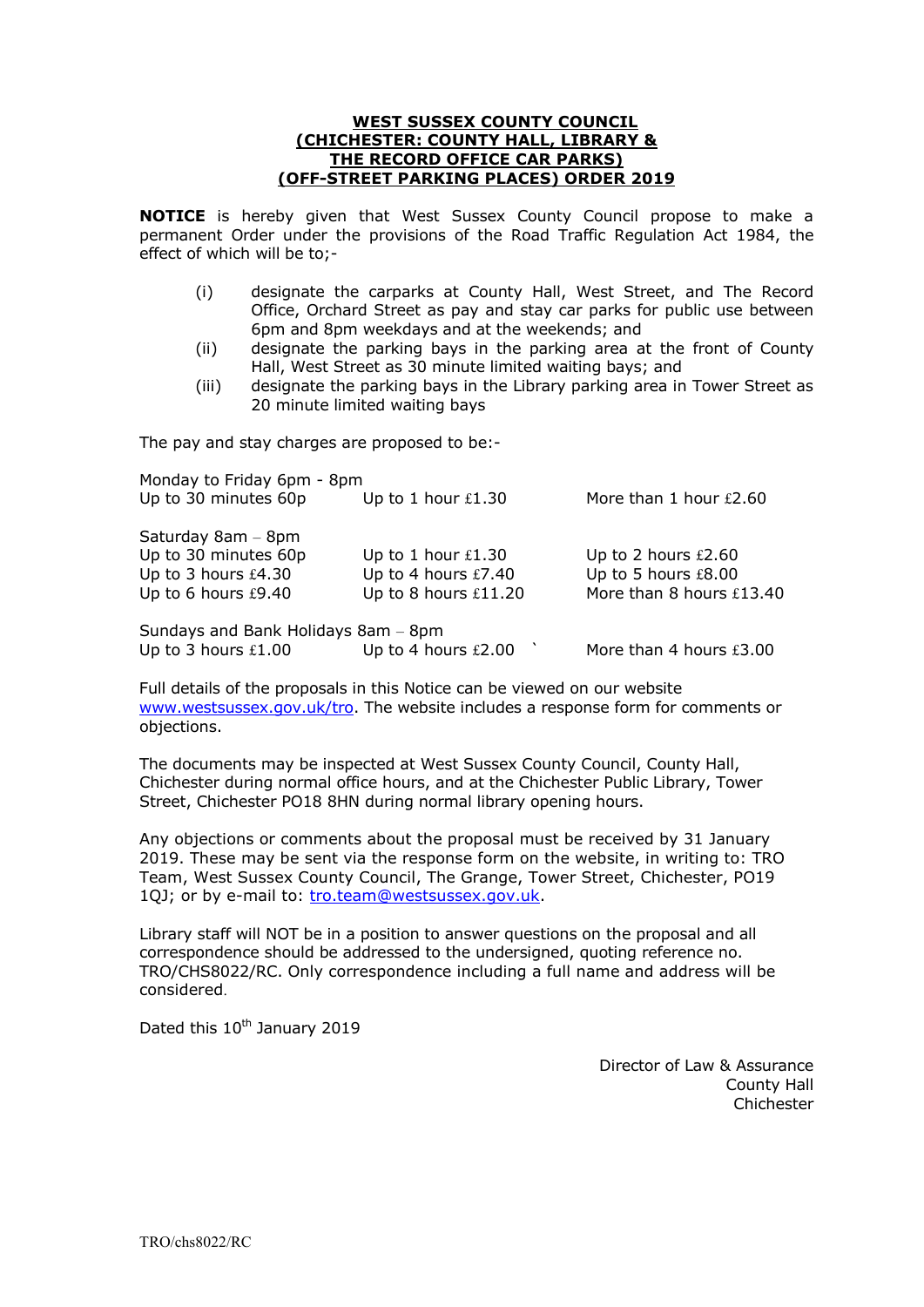#### **WEST SUSSEX COUNTY COUNCIL (CHICHESTER: COUNTY HALL, LIBRARY & THE RECORD OFFICE CAR PARKS) (OFF-STREET PARKING PLACES) ORDER 2019**

## **STATEMENT OF REASONS FOR PROPOSING TO MAKE THE ORDER**

The County Council in exercise of their powers under the Road Traffic Regulation Act 1984, propose to introduce a permanent Order the effect of which will be to;-

- (i) designate the carparks at County Hall, West Street, and The Record Office, Orchard Street as pay and stay car parks for public use between 6pm and 8pm weekdays and at the weekends; and
- (ii) designate the parking bays in the parking area at the front of County Hall, West Street as 30 minute limited waiting bays; and
- (iii) designate the parking bays in the Library parking area in Tower Street as 20 minute limited waiting bays

West Sussex County Council owns the carparks around the County Hall campus, West Street, and The Record Office, Orchard Street.

Currently, the car parking facilities are used by Council staff on weekdays with pay and stay parking operating at County Hall on Saturdays.

It is intended to provide a short-stay parking facility for visitors to County Hall by designating the parking bays at the front of the building as 30 minute limited waiting bays.

It is also intended to provide a short-stay parking facility for visitors to Chichester Library by designating the parking bays as 20 minute limited waiting bays.

It is proposed to designate the car parks for public use in the evenings and at the weekends. The addition of these car parks to the city centre portfolio aims to provide additional parking resource in close proximity to the city centre. Usage of the car park is to be managed and enforced as part of the Parking Management Agreement with Chichester District Council.

The County Hall and Record Office car parks will not be available for public use Monday to Friday between the hours of 7am to 6pm. Car park barriers will close at 11pm and pay and stay customers would be expected to vacate the car park by midnight.

The pay and stay charges for public use of the car parks are in line with the Chichester District Council short stay car park charges and are proposed to be:-

Monday to Friday 6pm - 8pm

Up to 30 minutes 60p Up to 1 hour £1.30 More than 1 hours £2.60

Saturday 8am – 11pm

TRO/CHS8022/RC Up to 30 minutes 60p Up to 1 hour £1.30 Up to 2 hours £2.60 Up to 3 hours £4.30 Up to 4 hours £7.40 Up to 5 hours £8.00 Up to 6 hours £9.40 Up to 8 hours £11.20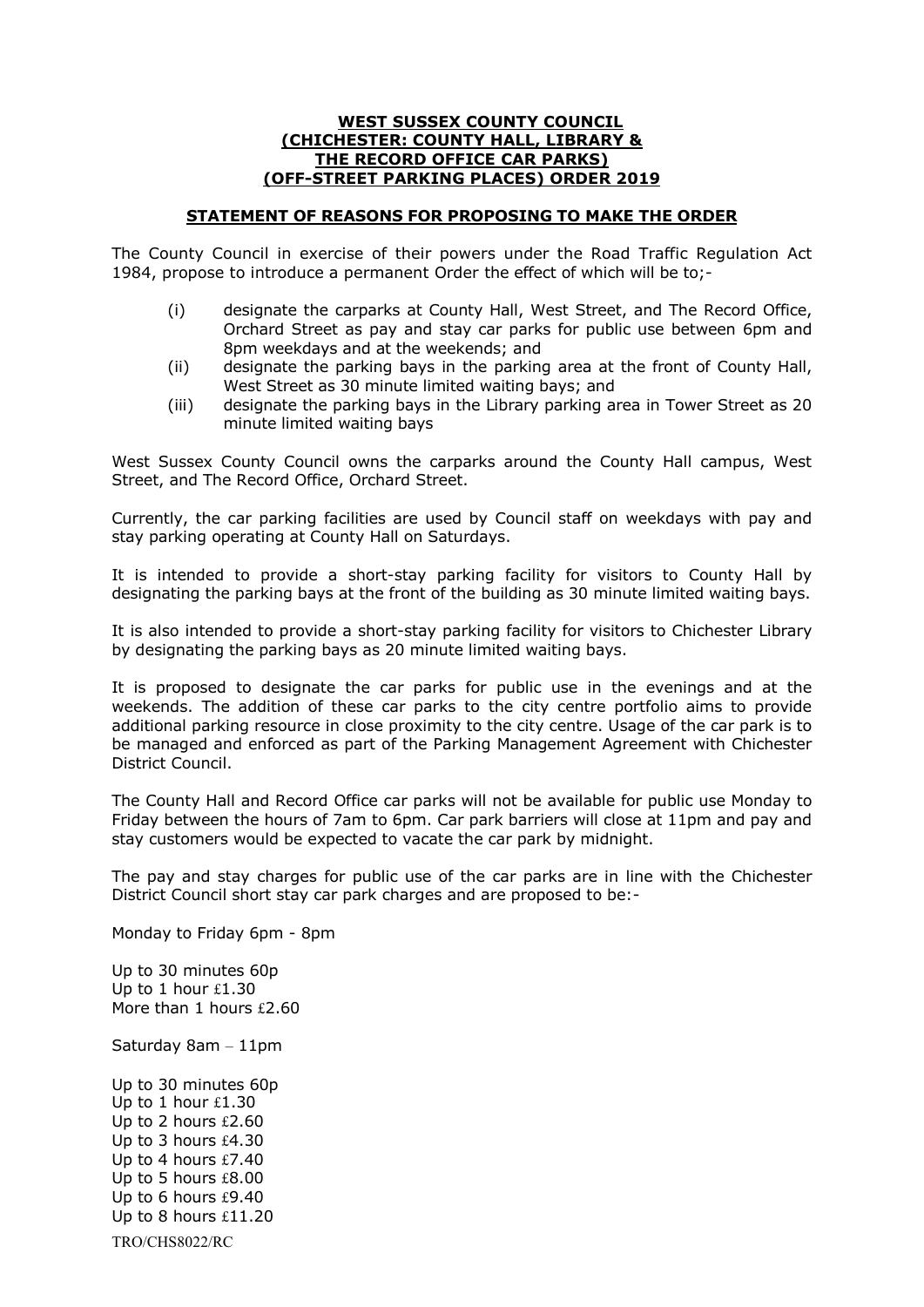More than 8 hours £13.40

Sundays and Bank Holidays 8am – 8pm

Up to 3 hours £1.00 Up to 4 hours £2.00 More than 4 hours £3.00

The car parks will not be available for public use during office working hours, Monday to Friday between the hours of 7am to 6pm when they will be used by authorised WSCC personnel and permit holders only.

Appropriate provision will be made for blue badge holders in the car parks and limited waiting areas.

The Order is proposed to improve the amenities of the area

Drawing No. CHS8022

shows the area of car parks which are the subject of the proposed Order.

Director of Law & Assurance County Hall Chichester

January 2019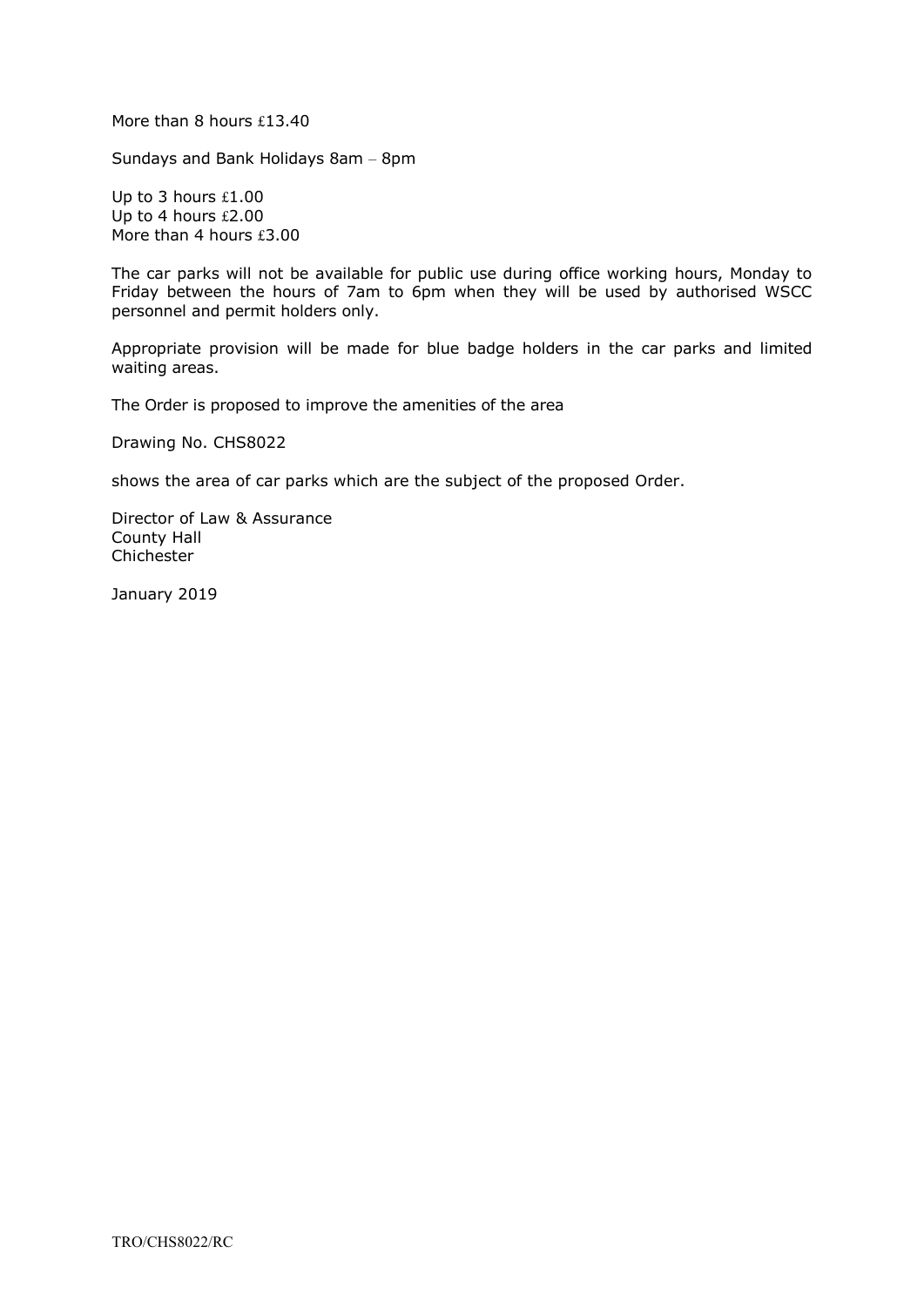#### **WEST SUSSEX COUNTY COUNCIL (CHICHESTER: COUNTY HALL, LIBRARY & THE RECORD OFFICE CAR PARKS) (OFF-STREET PARKING PLACES) ORDER 2019**

West Sussex County Council in exercise of their powers under Sections 32, 35 and 39(6) of the Road Traffic Regulation Act 1984 ("the Act") and Part IV of Schedule 9 to the Act and of all other enabling powers and after consultation with the chief officer of police in accordance with Part III of Schedule 9 to the Act hereby make the following Order:-

# **PART I General**

## **Commencement and Citation**

1. This Order shall come into operation on the X day of X 2019 and may be cited as "West Sussex County Council (Chichester: County Hall, Library & The Record Office Car Parks) (Off-Street Parking Places) Order 2019"

#### **Interpretation**

2. (1) In this Order -

 "Bank Holiday" means a holiday under the Banking & Financial Dealings Act 1971 and includes Christmas Day and Good Friday;

"blue badge" and "disabled persons' badge" have the same meaning as in the Disabled Persons (Badges for Motor Vehicles) (England) Regulations SI 682;

 "caravan" has the same meaning as in the Caravans Sites and Control of Development Act 1960 and the Caravan Sites Act 1968;

"civil enforcement officer" has the same meaning assigned to it by Part 6 of the Traffic Management Act 2007;

"Council" means West Sussex County Council and/or Chichester District Council;

"County Council" means West Sussex County Council;

"County Hall" means all car parking areas within the County Hall campus including those around The Grange and Northleigh House;

 "disabled person's badge" and "blue badge" have the same meaning as in the Disabled Persons (Badge for Motor Vehicles) (England) Regulations SI 682;

 "disabled person's vehicle" has the same meaning as in The Local Authorities' Traffic Orders (Exemptions for Disabled Persons) (England and Wales) Regulations 1986 as amended;

"District Council" means Chichester District Council;

"driver" in relation to a vehicle left in a parking place means the person driving the vehicle at the time it was left in a parking place;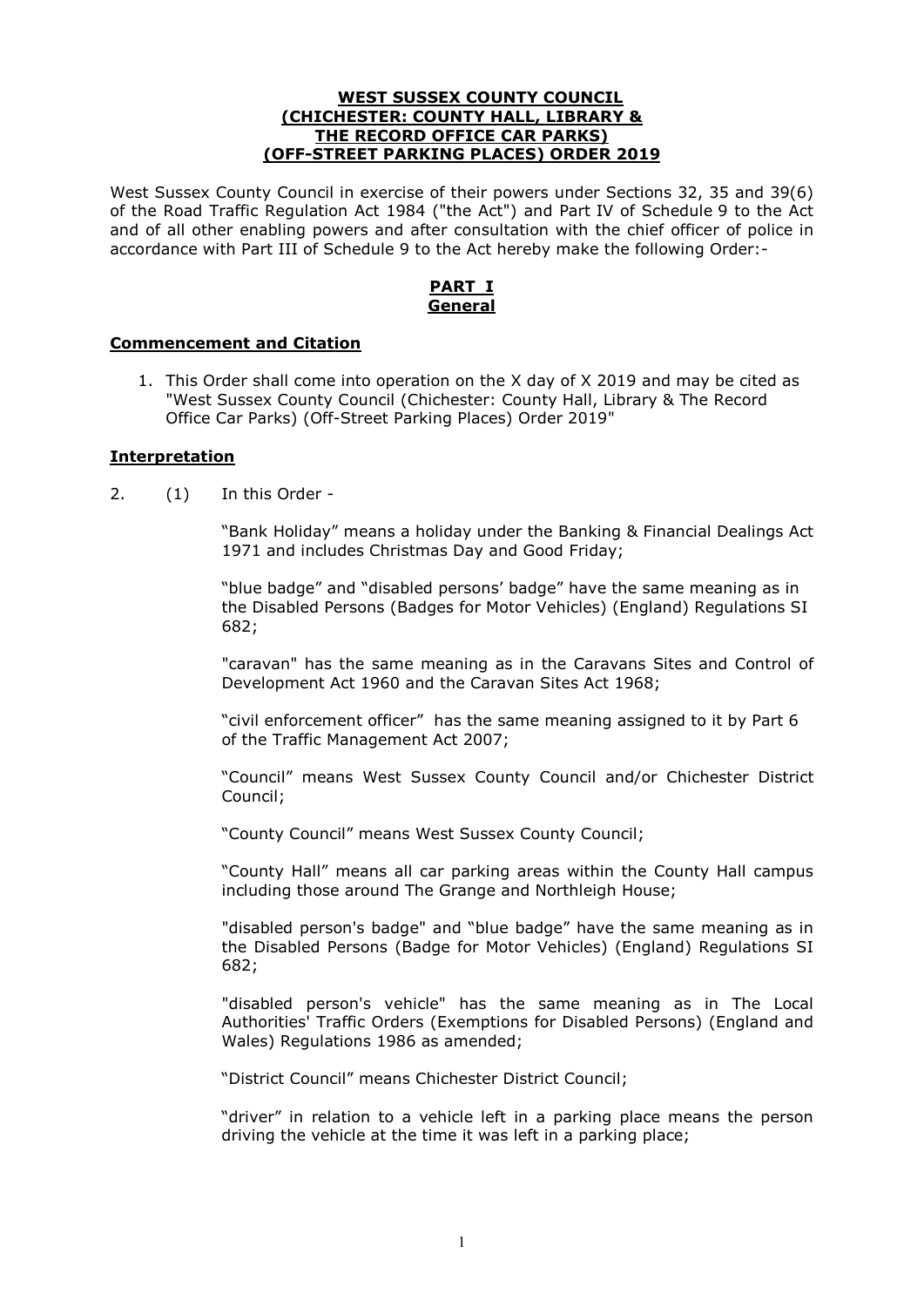"expiry time" is the time indicated on the parking ticket or the time indicated by the confirmation given by the pay by phone technology service and is the time by which the vehicle must leave the parking place;

 "goods vehicle" means a vehicle that is constructed or adapted for use for the carriage of goods or burden of any description;

"invalid carriage" has the same meaning as in Section 136 of the Act;

"keeper" means the person in whose name the vehicle was registered under the Vehicle Excise and Registration Act 1994;

 "motor cycle" has the same meaning respectively as in Section 136 of the Act excluding any motor cycle which has a side car or trailer, or has more than two wheels;

"owner" has the same meaning assigned to it by the Traffic Management Act 2004;

 "parking place" means an area of land specified in the schedules and provided by the Council for the purpose of vehicle parking;

"parking space" means any area within a parking place which is provided for the leaving of vehicles;

"parking ticket" means a Pay & Display ticket issued from a ticket machine;

 "passenger vehicle" means a vehicle solely constructed or adapted for the carriage of passengers and their effects;

 "pay by phone technology" means a park and pay by phone scheme that allows a driver to make daily "pay by phone payments" to park facilitated by mobile phone, by SMS, smartphone applications, online or by telephone;

"penalty charge" has the same meaning assigned to it by the Civil Enforcement of Parking Contraventions (England) General Regulations 2007 and shall be for the amount advertised by the Council and at the higher or lower rate as specified in the Civil Enforcement of Parking Contraventions (Guidelines on Levels of Charges) (England) General Regulations 2007;

"Penalty Charge Notice" means a notice issued by a civil enforcement officer in accordance with Regulations 9 or 10 of the Civil Enforcement of Parking Contraventions (England) General Regulations 2007;

 "Parking permit" means a parking permit issued under the provisions of this Order;

"plan" means a plan of a parking place incorporated into this Order;

 "relevant position" means in respect of disabled person's badges, pay and display tickets and parking permits on the dashboard or fascia of the vehicle so as to be clearly legible from outside the vehicle or where the vehicle is not fitted with a dashboard or fascia in a conspicuous position on the vehicle so as to be clearly legible from outside the vehicle;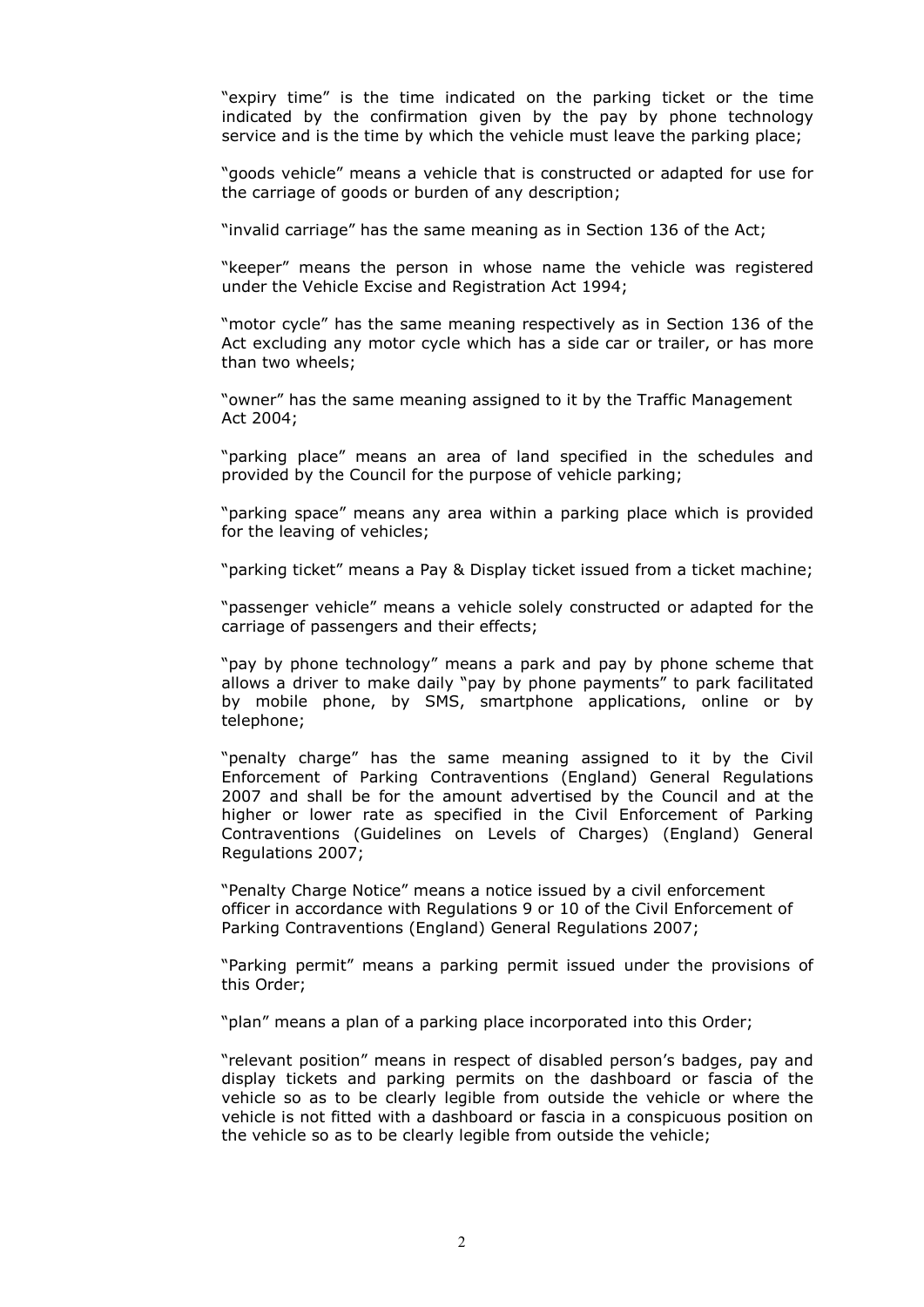"ticket machine" means an apparatus designed to issue parking tickets indicating that payment of a charge has been made and the date and time at which the charge was paid;

"traffic sign" means a sign of any size colour and type prescribed or authorised under or having effect as though prescribed or authorised under Section 64 of the Act;

 "trailer" means a wheeled device, designed or adapted to be drawn by a vehicle or an articulated vehicle and shall be treated as a goods vehicles;

- (2) Any reference in this Order to a specific statute or statutory provision includes references to any statutory modification extension or reenactment of such statute or statutory provision and to any regulations, Orders, bye-laws or other subordinate legislation made under such statute or statutory instrument from time to time.
- (3) The prohibition, restrictions and requirements imposed by this Order are in addition to and not in derogation of any restriction, prohibition or requirement imposed by any enactment and any exception to exemption from the provisions of this Order is without prejudice to the provisions if any other enactment.
- 4. Except where otherwise stated any reference in this Order to a numbered Article or Schedule is a reference to the Article or Schedule bearing that number in this Order.

## **PART II Parking Places General**

## **Designation**

5. Each area of land specified in the First Schedule and in the accompanying Plans may be used, as a place to park vehicles of such classes, in such positions, on such days, during such hours and for such periods as are specified in the said Schedule and advertised at each parking place.

## **Class and Position of Vehicles**

- 6. Where in the First Schedule a parking place is described as available for vehicles of a specified class or vehicles to be parked in a specified position, no person shall cause or permit a vehicle to wait in that parking place unless it is of the specified class or in the position specified.
- 7. (1) Where in the First Schedule to this Order a parking place is described as available on specified days, during specified hours or for a maximum period of stay, no person shall permit a vehicle to wait in that parking place on any day, during such hours or for a period longer than those specified.
	- (2) If parking spaces are marked out in a parking place the driver of a vehicle shall not permit it to wait unless it is wholly within a parking bay.
	- (3) A vehicle must park in the appropriate place for its class.
	- (4) If parking spaces are not marked out in a parking place the driver of a vehicle shall ensure that it is positioned so that it does not obstruct other vehicles using the parking place; the free flow of traffic circulating within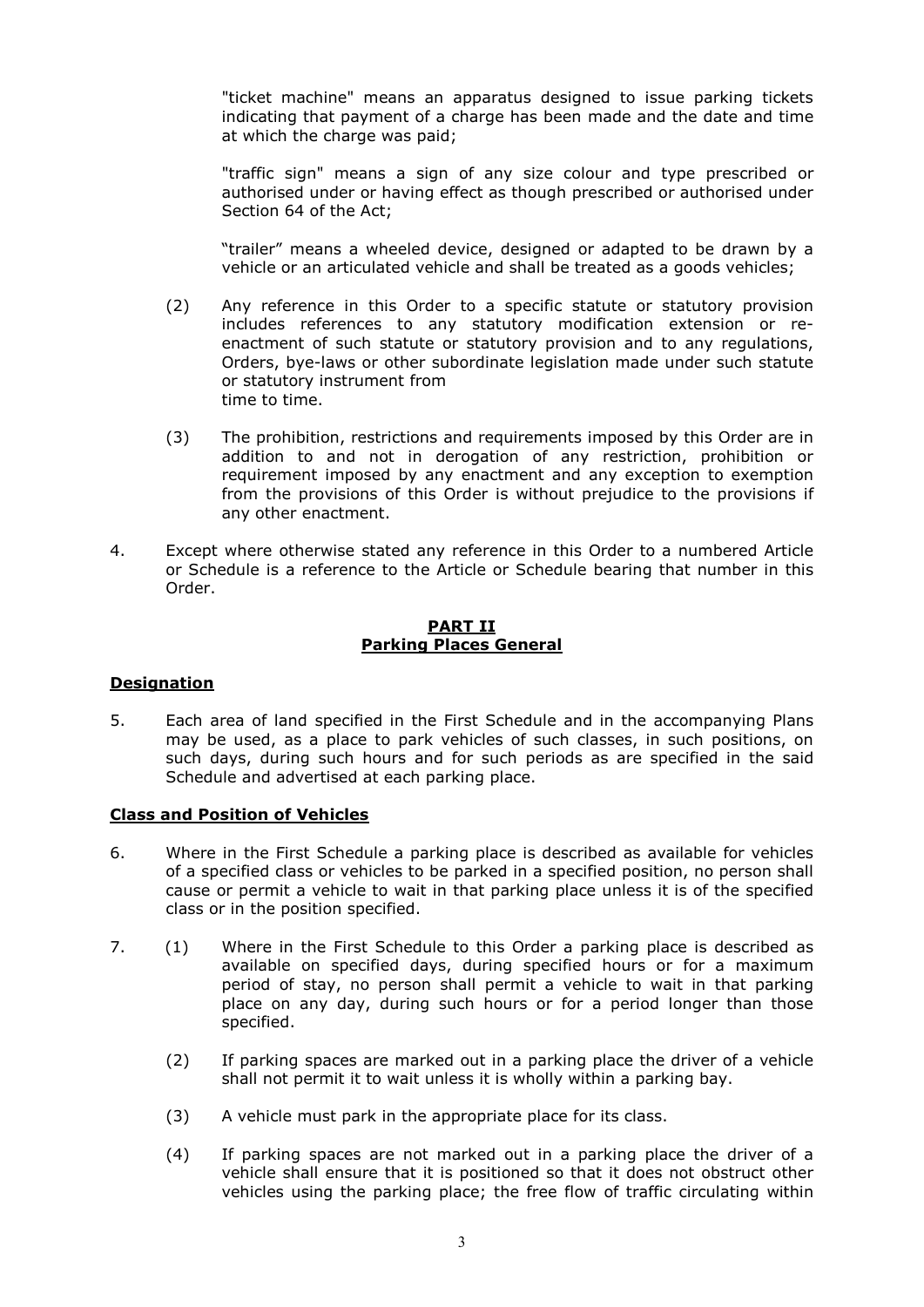the parking place; and the entrances to and exits from the parking place.

- (5) If a surface area is marked "Keep Clear" or by double yellow line road markings the driver of a vehicle is not permitted to wait there.
- (6) Where in any parking place an area or parking space is designated by notice or surface marking as being reserved for use by Disabled Persons only a vehicle displaying a Blue badge or Disabled Persons badge in the relevant position shall be permitted to wait there
- 8. No person shall, except upon the direction of any person duly authorised by the Council or a Police officer in uniform drive any vehicle in a parking place other than for the purpose of leaving that vehicle in a parking place in accordance with the provisions of this Order or for the purpose of departing from a parking place.

#### **Power to suspend the use of parking places**

- 9. Nothing in this Order shall prevent the Council by Order, Notice, barrier, cone or sign displayed in the parking place, from closing or permitting closure of the parking place or any part thereof for any period and/or from setting aside the parking place or any part thereof on certain days or parts of days for use only by particular vehicles or organisations.
- 10. Any person suspending the use of a parking place or part thereof in accordance with Article 9 shall place or cause to be placed in or adjacent to that parking place or part thereof a notice, Traffic Sign or other sign indicating that waiting by vehicles is prohibited.
- 11. No person shall cause or permit a vehicle to be left in a parking place or part thereof during such periods as the use of that parking place or part thereof is suspended and waiting by vehicles is prohibited as indicated in accordance with Article 10

#### **PART III Use of Parking Places**

## **Trailers and Transporters**

- 12. The driver of a vehicle drawing a trailer shall not permit the vehicle or trailer to wait in any parking place unless they have been disconnected, and for the purposes of this Order the vehicle and the trailer shall be deemed to be separate vehicles and the driver of the leading vehicle shall be deemed to be the driver of both vehicles.
- 13. No trailers or other vehicles shall unload or load in a parking place.

## **Use of Caravans in Parking Places**

14. No person shall use a caravan or motor caravan while it is in a parking place as a dwelling or for any domestic or sanitary purpose.

# **Use of Vehicles in Parking Places**

- 15. No person shall use a vehicle, while it is in a parking place, in connection with the sale of any article including the vehicle itself, or in connection with the selling or offering for hire of his skill or services in any other capacity unless first duly authorised by the Council in writing.
- 16. No person shall, while a vehicle is in a parking place, permit the carrying out of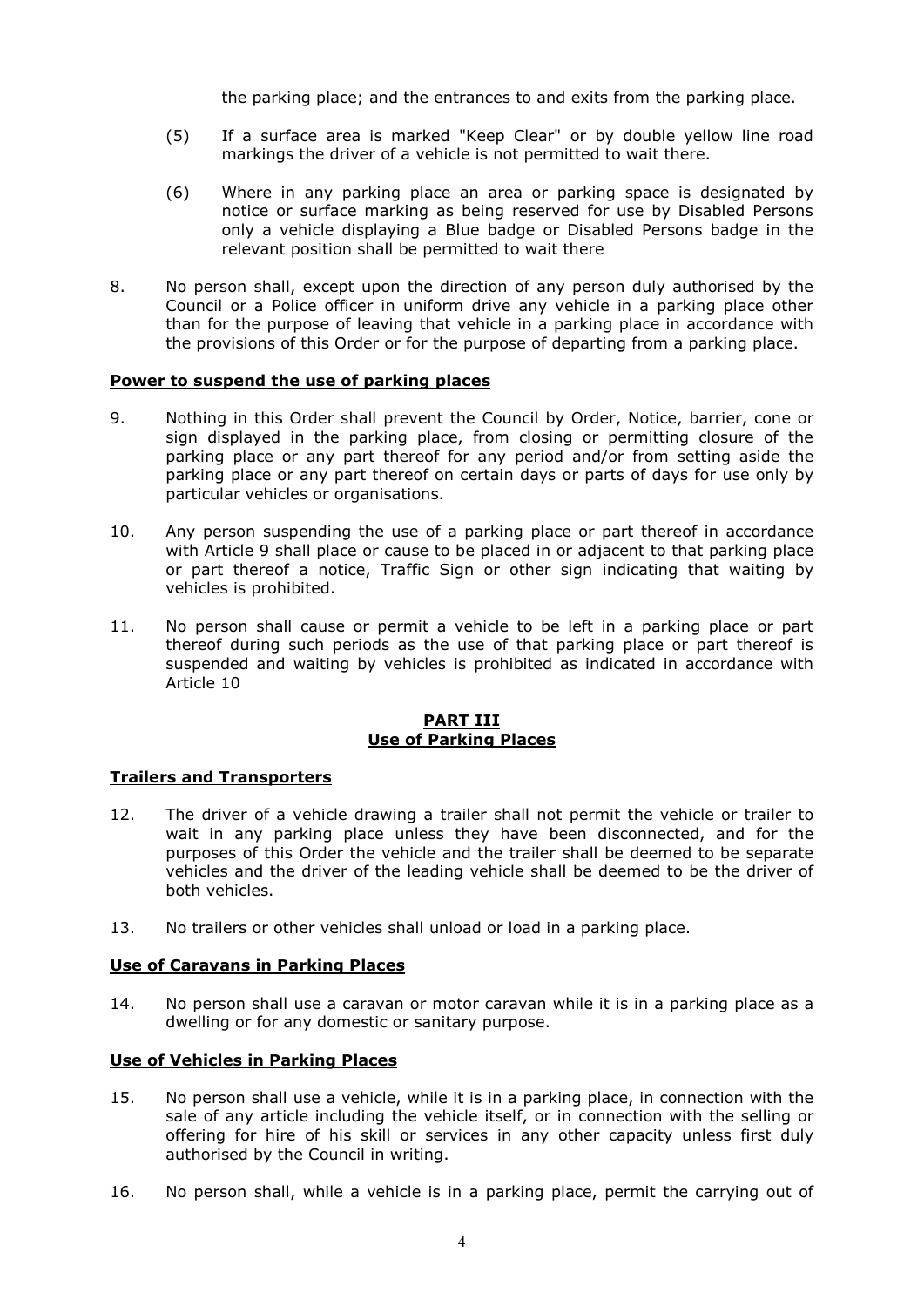any work of maintenance or repair thereto unless duly authorised by the Council or such as may be necessary to enable the vehicle to be moved from the parking place.

- 17. The driver of a motor vehicle using a parking place shall:-
	- (i) stop the engine as soon as the vehicle is in position in a parking place, and shall not start the engine except when about to change the position of the vehicle in or to depart from the parking place;
	- (ii) turn off any refrigeration units, generators or other ancillary power units and not start them except when about to depart from the parking place.

## **Orderly use of parking places**

- 18. Where signs are erected or surface markings indicate the entrances to or exits from the parking place, or indicating that a vehicle proceed in a specified direction, no person shall drive or cause or permit to be driven any vehicle:-
	- (i) so that it enters a parking place otherwise than by an entrance or leaves a parking place otherwise than by an exit; or
	- (ii) in a direction other than that specified; or
	- (iii) in a manner or at a speed so as to cause danger to other users of the parking place.
- 19. In a parking place no person shall light or cause or permit to be lit any fire, stove, cooker or other appliance capable of producing a naked flame or spark or use any part of or any vehicle for overnight sleeping or camping.

#### **Part IV Charges for parking**

## **Payment**

- 20. The driver of a vehicle using a pay & stay parking place shall upon leaving the vehicle in the parking place pay the appropriate charge in accordance with the charges specified in the Fourth Column of the First Schedule to this Order.
- 21. The parking charges shall be payable by purchasing a parking ticket from a ticket machine situated at that parking place except where the driver is part of the pay by phone technology scheme and has paid for parking by phone for that vehicle in that parking place at the level of charge and for the period required in accordance with the charges specified in the First Schedule to this Order.

## **Exemptions from charges**

- 22. No daily charge shall be payable in a pay & stay parking place in respect of:-
	- (i) a vehicle that displays in the relevant position a disabled persons badge;
	- (ii) a vehicle that displays in the relevant position a parking permit issued by the Council for parking in that parking place;
	- (iii) a pedal cycle left in a cycle rack or designated area for pedal cycles. Pedal cycles are also exempt from restrictions on the maximum duration of waiting

## **Restriction on use of parking tickets**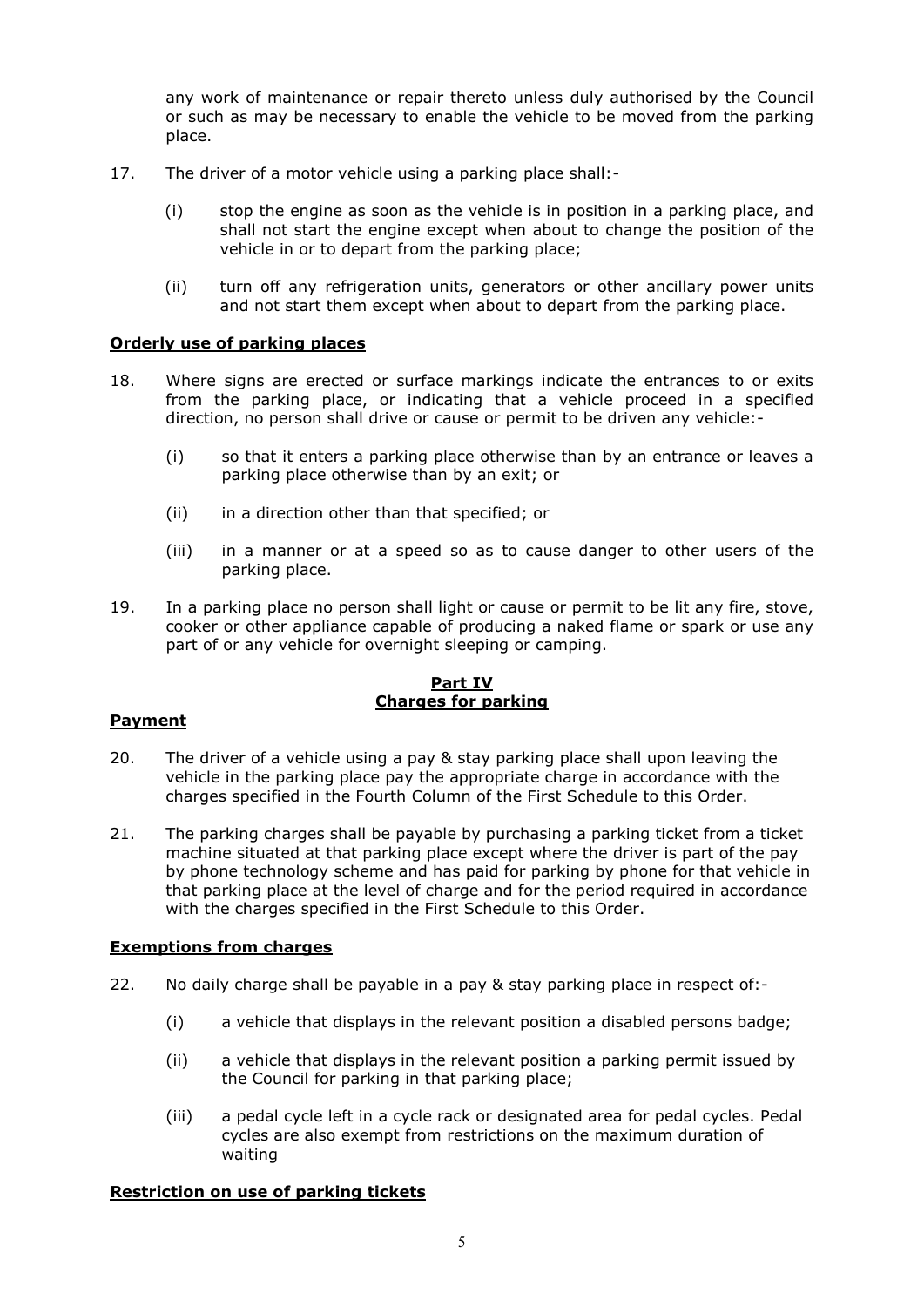- 23 A vehicle must leave a parking place by the expiry time indicated on the parking ticket or the time indicated by the confirmation given by the pay by phone technology service.
- 24. The expiry of the period when the appropriate charge has been paid is when the time on the clock of the issuing ticket machine is later than the expiry time shown on the Pay & Display ticket or when the time recorded on the pay by phone technology system is later than the confirmation given by the pay by phone technology service.
- 25 Where a vehicle has been left in a parking place displaying a parking ticket during the permitted hours neither the driver nor any other person shall remove the parking ticket and substitute it with any other parking ticket.

## **Ticket machine out of action**

*26.* If at the time when a vehicle is parked in a parking place during the charging hours there is no working ticket machine at the parking place or, all the ticket machines at the parking place carry notices indicating that they are 'out of order', the driver of that vehicle shall be exempt from purchasing a parking ticket.

# **Display of tickets in Pay & Stay parking places**

27. On obtaining a parking ticket the driver of the vehicle shall display the issued ticket in the relevant position and ensure that a ticket is purchased and continuously displayed to cover the entire period that the vehicle is parked in the parking place

# **Validity of Parking tickets**

- 28. A parking ticket is not transferable from one vehicle to another
- 29. A Parking ticket is only valid in the parking place where it was issued. This is defined by the reference code of the ticket machine located in the parking place that is printed on the parking ticket
- 30. If at any time while a vehicle is parked in a parking place no parking ticket is displayed on that vehicle and no record of pay by phone payment has been made, it shall be deemed that that charge has not been paid.

#### **PART V Relocation and Removal of Vehicles**

## **Movement of Vehicles left in Parking Places**

- 31. Where any vehicle is left in a parking place which has been suspended in accordance with Article 9 or in such a manner so as to cause danger or obstruction a person authorised by the Council or a Police officer in uniform may alter or cause to be altered the position of the vehicle.
- 32. A person authorised by the Council or a police officer in uniform may move or cause to be moved any vehicles left in a parking place in the case of any emergency.

## **Safe Keeping**

33. Any person removing a vehicle from a parking place under the provisions of this Order shall make such arrangements as may be reasonably necessary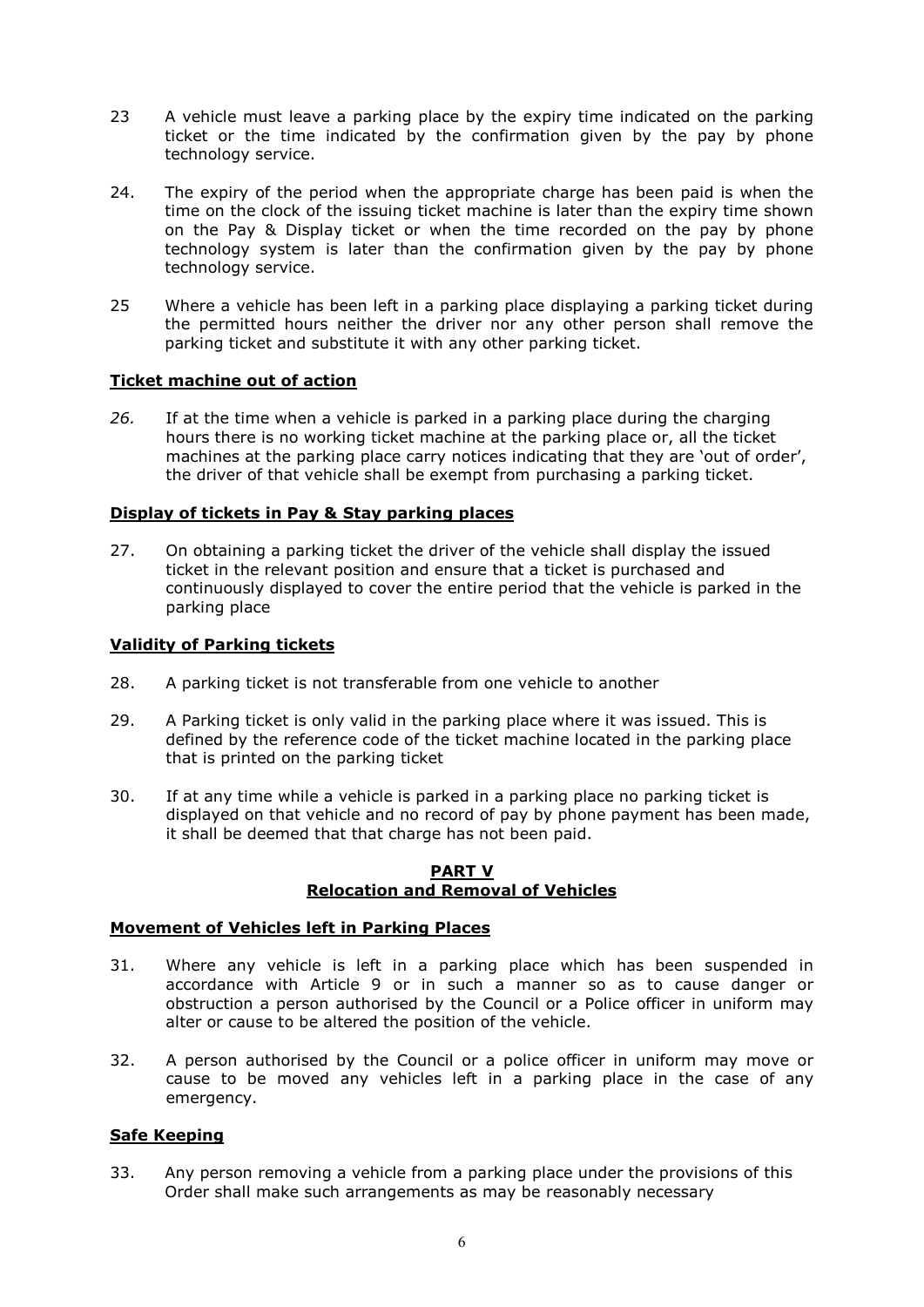to provide for the safe keeping of the vehicle.

34. The Council may sell or otherwise dispose of, in accordance with current relevant legislation a vehicle which has been or could at any time be removed from a parking place if the vehicle appears to be abandoned

# **Liability**

35. The Council accepts no liability for the loss or damage to vehicles or other property left in any of the parking places to which this Order applies save for that arising from the negligence of the Council its employees or agents.

#### **PART VI Parking Contraventions**

## **Contravention**

- 36. If a vehicle is parked in a parking place without complying with the requirements of this Order, a contravention shall have occurred and a penalty charge shall be payable.
- 37. When a contravention has occurred a Civil Enforcement Officer shall issue a penalty charge notice in accordance with the requirements of the Traffic Management Act 2004

# **Restriction on Removal of Notices**

38. A penalty charge notice affixed to a vehicle in accordance with this Order shall not be removed or interfered with except by or under the authority of the Owner or person in charge of the vehicle or the Council for the parking place in which the vehicle in question was left.

## **Indications on evidence**

39. The particulars given in the penalty charge notice attached to the vehicle in accordance with the provisions of this Orders shall be treated as evidence in any proceedings relating to failure to pay the penalty charge.

#### **PART VII Provisions relating to parking places for limited waiting**

40. Those parking places identified on the Order Plans as parking places for limited waiting may be used during the permitted hours by vehicles for a period not exceeding the specified time limit.

## **Parking Bay Markings and Traffic Signs**

- 41 The County Council shall place and maintain at or in the vicinity of each parking place traffic signs indicating the details of the restrictions applicable to that parking place.
- 42 The County Council shall provide and maintain the markings required to indicate the extent of each parking place.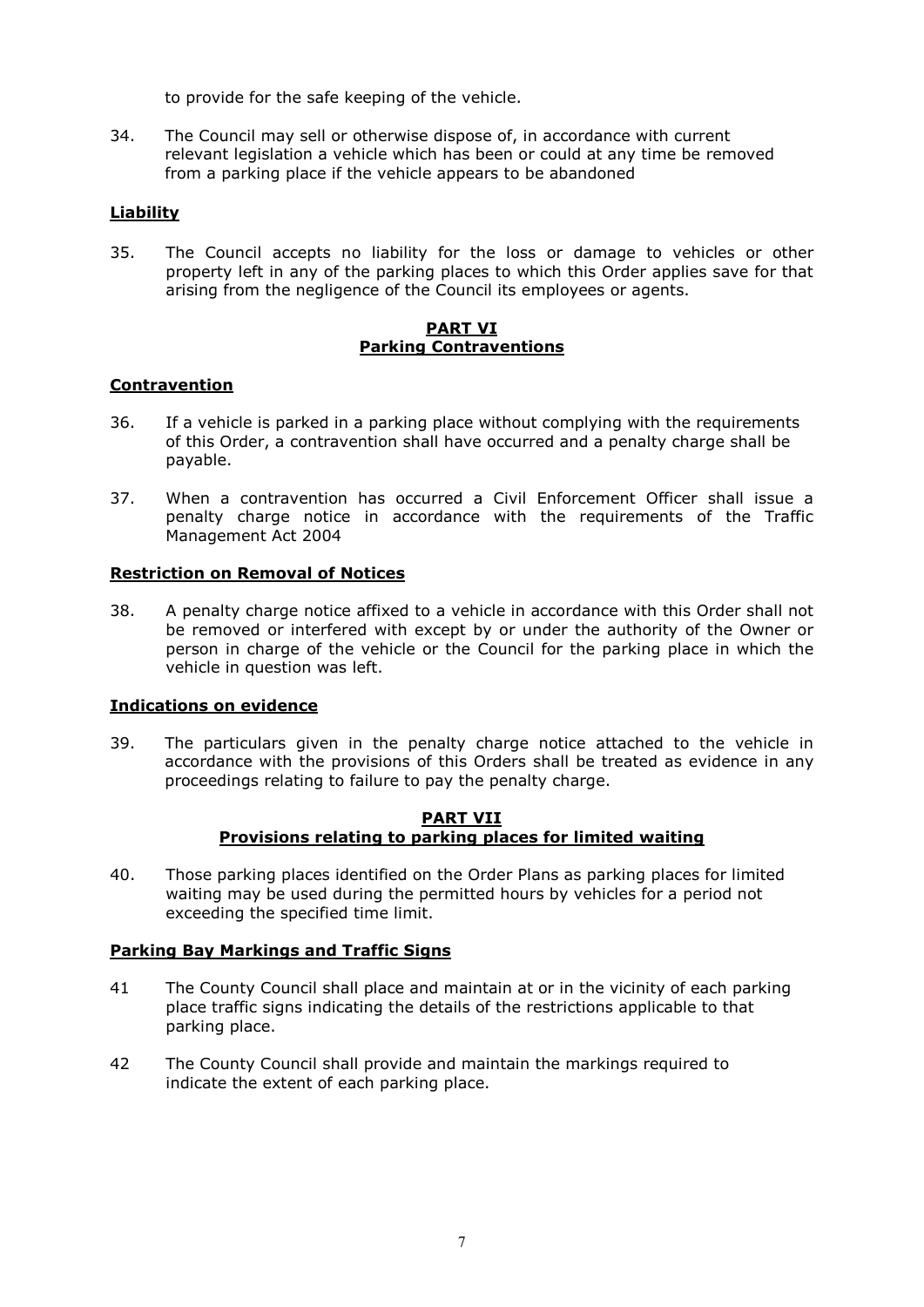# **FIRST SCHEDULE OFF-STREET PARKING PLACES IN CHICHESTER**

|                                                        | $\overline{2}$                               | 3                                             | 4                                                                                    | 5                                                          | 6                          |
|--------------------------------------------------------|----------------------------------------------|-----------------------------------------------|--------------------------------------------------------------------------------------|------------------------------------------------------------|----------------------------|
| <b>Parking Place</b>                                   | <b>Permitted</b><br><b>Class of Vehicles</b> | <b>Position in which</b><br>vehicles may wait | <b>Parking charges</b>                                                               | <b>Restrictions on</b><br>waiting                          | <b>Hours of</b><br>control |
| 1) County Hall,<br><b>West Street,</b>                 | Passenger vehicles<br>& motor cycles         | Wholly within the<br>marked parking spaces    | Permit holders none                                                                  | No public parking                                          | All days. All<br>hours.    |
| <b>Chichester</b><br>2) The Records                    |                                              |                                               | Non-permit holders<br>Monday to Friday 7am -<br>6pm                                  | Monday to Friday<br>11pm to midnight<br>midnight to 6pm    |                            |
| <b>Office, Orchard</b><br>Street,<br><b>Chichester</b> |                                              |                                               | fixed fee £1.00                                                                      | Saturday and Sunday<br>11pm to midnight<br>midnight to 8am |                            |
|                                                        |                                              |                                               | Monday to Friday<br>$6pm - 8pm$                                                      |                                                            |                            |
|                                                        |                                              |                                               | Upto 30 minutes 60p<br>Upto 1 hour £1.30<br>More than 1 hour £2.60                   |                                                            |                            |
|                                                        |                                              |                                               | Saturday 8am - 8pm                                                                   |                                                            |                            |
|                                                        |                                              |                                               | Upto 30 minutes 60p<br>Upto 1 hour £1.30<br>Upto 2 hours £2.60                       |                                                            |                            |
|                                                        |                                              |                                               | Upto 3 hours £4.30<br>Upto 4 hours £7.40<br>Upto 5 hours £8.00<br>Upto 6 hours £9.40 |                                                            |                            |
|                                                        |                                              |                                               | Upto 8 hours £11.20                                                                  |                                                            |                            |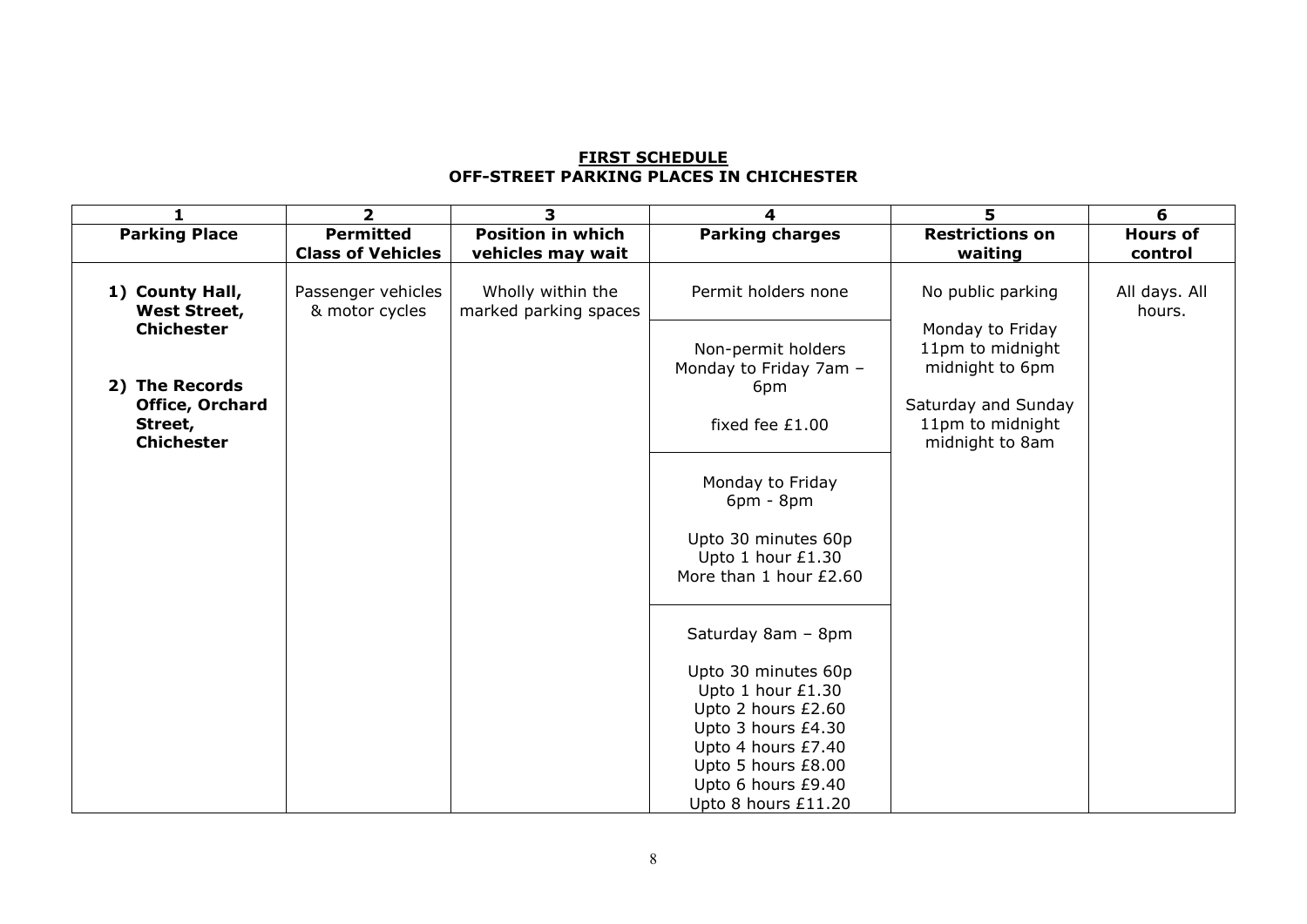|                                                                          |                                              |                                            | More than 8 hours £13.40                                                                                        |                                  |                         |
|--------------------------------------------------------------------------|----------------------------------------------|--------------------------------------------|-----------------------------------------------------------------------------------------------------------------|----------------------------------|-------------------------|
|                                                                          |                                              |                                            | Sundays and Bank Holidays<br>$8am - 8pm$<br>Upto 3 hours £1.00<br>Upto 4 hours £2.00<br>More than 4 hours £3.00 |                                  |                         |
|                                                                          | Invalid carriages &<br>blue badge<br>holders | Wholly within the<br>marked disabled bays  | No charge                                                                                                       |                                  |                         |
| <b>Front of County Hall,</b><br><b>West Street,</b><br><b>Chichester</b> | Passenger vehicles<br>& motor cycles         | Wholly within the<br>marked parking spaces | No charge                                                                                                       | Waiting limited to 30<br>minutes | All days. All<br>hours. |
| <b>Chichester Library,</b><br><b>Tower Street,</b><br><b>Chichester</b>  | Passenger vehicles<br>& motor cycles.        | Wholly within the<br>marked parking spaces | No charge                                                                                                       | Waiting limited to 20<br>minutes | All days. All<br>hours. |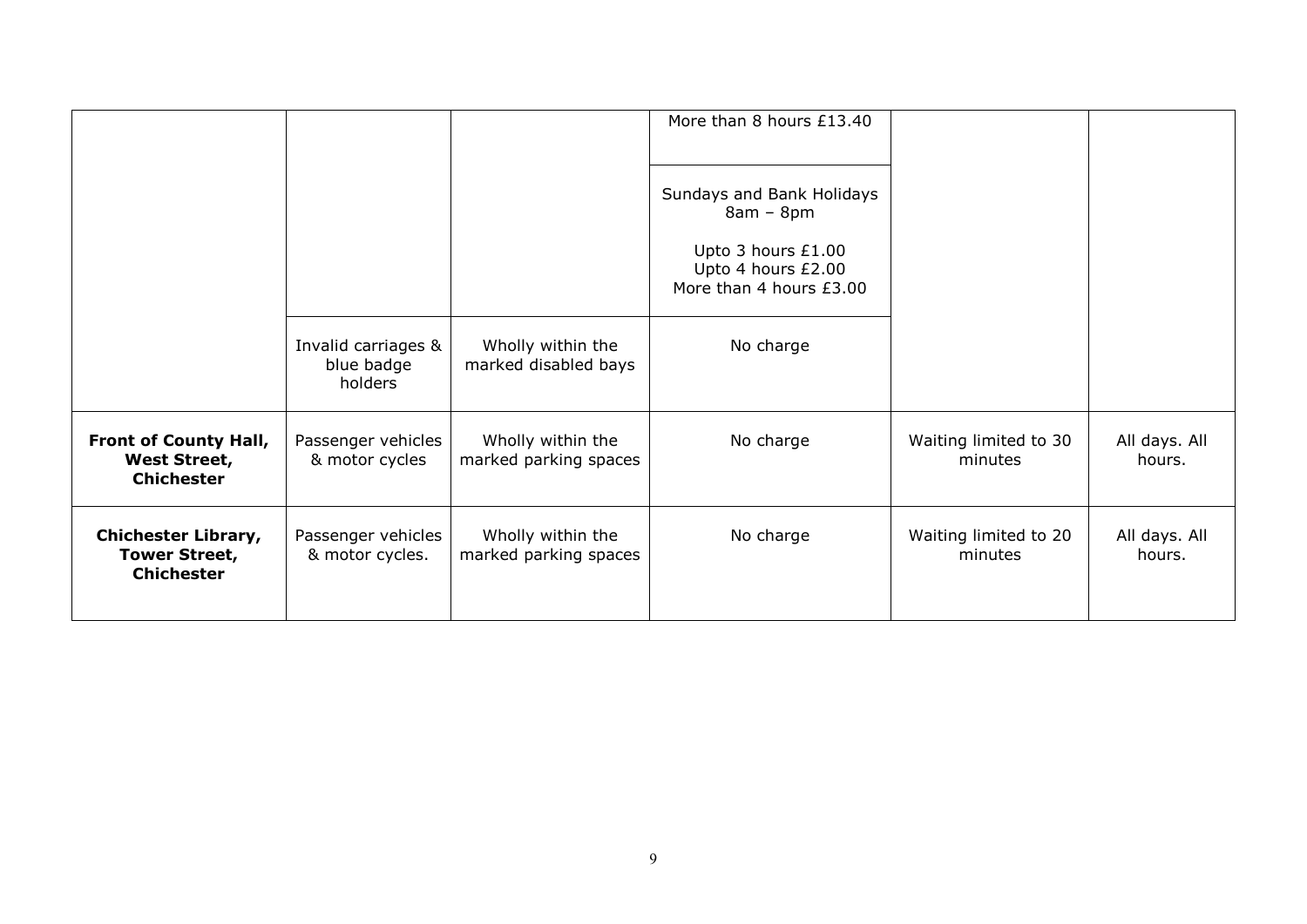